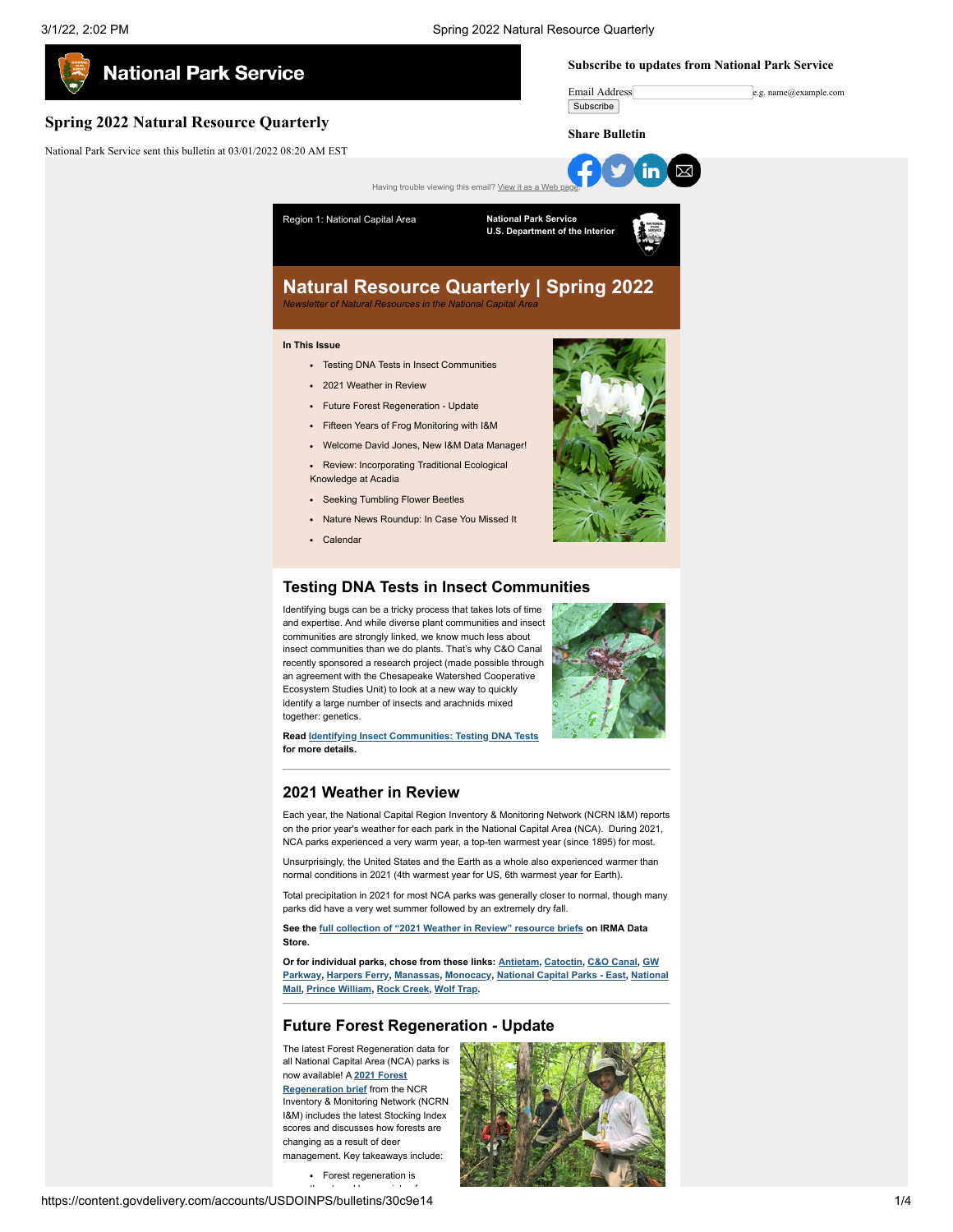#### 3/1/22, 2:02 PM Spring 2022 Natural Resource Quarterly

**All Control** 

stressors: over-abundant deer,

invasive plants, pests, urban development, lack of fire, and climate.

• No NCA park has adequate regeneration levels

threatened by a variety of

Deer management is an effective tool to allow forest regeneration to recover.

• NCA parks managing overabundant deer have generally seen an increase in the number of tree seedlings. For example, since deer management began, at Catoctin tree seedlings have increased 13-fold since and at Rock Creek Park tree seedling density has almost tripled.

Sites around the Potomac Gorge have some of the highest "Stocking Index" scores in NCA. The "Stocking Index" is one way we assess a forest's regeneration capacity.

**Read [Forest Regeneration 2021](https://www.nps.gov/articles/000/forest-regeneration-2021.htm?utm_medium=email&utm_source=govdelivery) for more details.**

# **Fifteen Years of Frog Monitoring with I&M**

Since 2005, the National Capital Region Inventory & Monitoring Network (NCRN I&M) has partnered with the US Geological Survey to monitor amphibians in NCA parks. This monitoring of stream and wetland habitats began in 2 parks and recently expanded to 11 parks following habitat mapping efforts.



Now, the report, "Summary and Synthesis of 15 Years of the Amphibian Vital Sign Monitoring in the

[National Capital Area Inventory and Monitoring Network](https://irma.nps.gov/DataStore/Reference/Profile/2291380?utm_medium=email&utm_source=govdelivery)" is available on IRMA Data Store. It summarizes the monitoring efforts, changes in the program over time, and findings based on data from 2005-2018.

- Monitoring showed 15 species (or species complexes) in wetland sites and 5 species of salamander in stream sites
- More than half of NCA wetland populations (65%) are estimated to be stable, 2% are increasing, and 33% indicate a negative trend.
- Stream salamander populations appear to be relatively stable, with population fluctuations likely related to available annual surface water.
- Overall, factors promoting occupancy and persistence of amphibians from year to year included: sites that are large, well-connected to other breeding habitats, forested, and with low conductivity water quality.

**See the full [15 Year Amphibian Monitoring Report](https://irma.nps.gov/DataStore/Reference/Profile/2291380?utm_medium=email&utm_source=govdelivery) for more details.**

### **Welcome David Jones, New I&M Data Manager!**



The National Capital Region Inventory & Monitoring Network (NCRN I&M) is pleased to welcome David Jones as the new network Data Manager.

**See [David's Bio on the NCRN Contact Us page](https://www.nps.gov/im/ncrn/contactus.htm?utm_medium=email&utm_source=govdelivery).**

# **Review: Incorporating Traditional Ecological Knowledge at Acadia**

*By Crystal Chen, NCRN I&M Science Communication Intern*

As a new science communicator in an NPS internship with NCA's Inventory & Monitoring network, one of my goals is to practice inclusive communication when writing about the environment. It has been challenging to find the right opportunities to do this, but I am inspired by the recent NPS *Park Science* article,



"Gathering Sweetgrass and Renewing the Past: H [Correction" that describes how Indigenous Wabanaki ecologists and archeologists are](https://www.nps.gov/articles/000/gathering-sweetgrass-and-renewing-the-past.htm?utm_medium=email&utm_source=govdelivery) sharing their knowledge, and generating new knowledge, of sweetgrass and cultural sites at Acadia National Park.

Author Catherine Schmitt describes the challenge of inclusive science communication as, "acknowledging these diverse ways of knowing, and not perpetuating legacies of harm through our choices about language and framing."

Schmitt's article is a great piece of science writing and does a good job of exploring how we can incorporate other ways of knowing into NPS resource management. She gives the voices and experiences of Wabanaki scientists priority, while describing how scientists broadened their research approach to incorporate traditional ecological knowledge (TEK).

TEK refers to the ongoing accumulation of thousands of years of knowledge, practice, and belief about the relationships between living beings in an ecosystem. One aspect of TEK is [plant gathering. \(NPS staff can learn more about TEK from NCA's Office of Native American](https://doimspp.sharepoint.com/sites/nps-nca-ress/SitePages/Tribal-Consultation.aspx?utm_medium=email&utm_source=govdelivery) Affairs).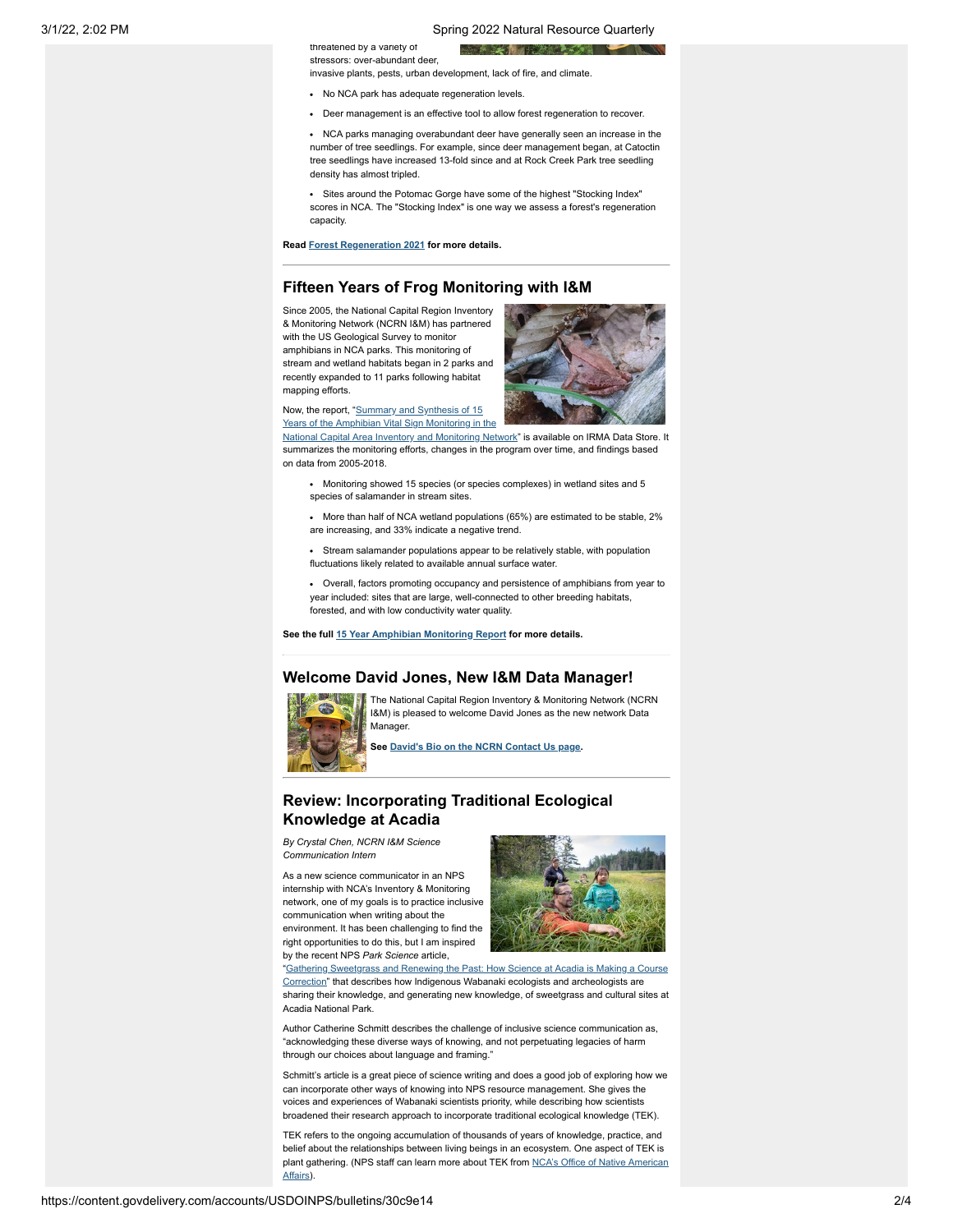#### 3/1/22, 2:02 PM Spring 2022 Natural Resource Quarterly

The article provides an honest look at how NPS has excluded other ways of knowing, and how centering Indigenous approaches can generate a broader understanding of the environment and lead to better resource management outcomes for everyone. While science adheres to objectivity and the written word, indigenous science is built upon practical experience and oral communication. I'm excited to see how NCA parks might explore and expand the ways in which we engage ways of knowing about our environment.

**Read: [Gathering Sweetgrass and Renewing the Past: How Science at Acadia Is](https://www.nps.gov/articles/000/gathering-sweetgrass-and-renewing-the-past.htm?utm_medium=email&utm_source=govdelivery) [Making a Course Correction](https://www.nps.gov/subjects/parkscience/issue-winter-2021.htm?utm_medium=email&utm_source=govdelivery)** from Park Science magazine, Volume 35, Number 1, Winter 2021 (December 8, 2021)

# **Seeking Tumbling Flower Beetles**

A recent paper on mordellid (tumbling flower) beetles in the George Washington Memorial Parkway (GWMP) features six species that are probably new to science.

**However, additional specimens are needed to fully describe them. If you find tumbling flower beetles in your park that resemble those shown in figures 3, 12, 30, 32, 33** (pictured at



Figure 33. Morde d; right: Costa sp. 2, Left: al. Great Falls Park

right), **or 34** of the following journal article, or for more information regarding this request, please contact **Brent Steury**, GWMP Natural Resources Program Manager.

[Steury BW and Steiner WE. 2021. The Tumbling Flower Beetles \(Coleoptera: Mordellidae\)](https://irma.nps.gov/DataStore/Reference/Profile/2291887?utm_medium=email&utm_source=govdelivery) of the George Washington Memorial Parkway, Virginia, USA. The Maryland Entomologist. 8(2):52-92

# **Analyzing Marsh Elevation Data**



An **[article related to marsh elevation monitoring](https://irma.nps.gov/DataStore/Reference/Profile/2291701?utm_medium=email&utm_source=govdelivery)** was published in the journal of Environmental and Ecological Statistics in January 2022. It came from a multi-agency collaboration exploring how to consistently analyze data gathered using Surface Elevation Tables (SET).

### **Nature News: ICYMI**

In Case You Missed It (ICYMI), here's a roundup of nature news and resources from the last quarter that may be of interest to those working with natural resources in the National Capital Area. This includes articles from InsideNPS, NPS press releases, and new NPS web and social media content.

[Deer in DC-area national parks test positive for the virus that causes COVID-19](https://www.nps.gov/cato/learn/news/deer-in-dc-area-national-parks-test-positive-for-the-virus-that-causes-covid-19.htm?utm_medium=email&utm_source=govdelivery) (NPS news release: 2/25/2022)

[Meg White named to lead NRSS Inventory & Monitoring Division](https://doimspp.sharepoint.com/sites/nps-InsideNPS/SitePages/Meg-White-named-to-lead-NRSS-Inventory-%26-Monitoring-Division.aspx?utm_medium=email&utm_source=govdelivery) (InsideNPS: 2/23/2022)

[Save the Date: Wildland Fire Resource Advisor \(N-9042\) Training - May 2022](https://doimspp.sharepoint.com/sites/nps-InsideNPS/SitePages/Save-the-Date--Wildland-Fire-Resource-Advisor-(N-9042)-Training.aspx?utm_medium=email&utm_source=govdelivery) (InsideNPS: 2/23/2022)

[NPS FY 2022 Conservation and Outdoor Recreation Challenge Cost Share Program](https://doimspp.sharepoint.com/sites/nps-InsideNPS/SitePages/NPS-FY-2022-Conservation-and-Outdoor-Recreation-Challenge-Cost-Share-Program.aspx?utm_medium=email&utm_source=govdelivery) (InsideNPS: 2/22/2022)

[2022 peregrine falcon seasonal closures - Harpers Ferry National Historical Park](https://www.nps.gov/hafe/learn/news/2022-peregrine-falcon-seasonal-closures.htm?utm_medium=email&utm_source=govdelivery) (NPS news release: 2/11/2022)

Overview material from [2022 IMD Scientists' Training](https://doimspp.sharepoint.com/sites/nps-nrss-imdiv/SitePages/2022-IMD-Scientists-Training.aspx?CT=1643290129278&OR=Teams-HL&ovuser=0693b5ba-4b18-4d7b-9341-f32f400a5494%2Cmnortrup%40nps.gov&sdata=ZHQ3VXZRMEJmWnI1NkNteGVYNVlWQjIyR0JMVzh1ZWp0OFVUeVhibTBsbz0%3D&utm_medium=email&utm_source=govdelivery&xsdata=MDN8MDF8fGM1YWI5MGZmZTVhNTRmYWE5YzExMjdkNDBlZmJjMmQyfDA2OTNiNWJhNGIxODRkN2I5MzQxZjMyZjQwMGE1NDk0fDF8MHw2Mzc3ODgwNTAyOTAzMTQwNzh8R29vZHxWR1ZoYlhOVFpXTjFjbWwwZVZObGNuWnBZMlY4ZXlKV0lqb2lNQzR3TGpBd01EQWlMQ0pRSWpvaVYybHVNeklpTENKQlRpSTZJazkwYUdWeUlpd2lWMVFpT2pFeGZRPT0%3D) (held January 24-February 17, 2022) (NPS IMD Sharepoint: 2/17/2022)

[New Article Describing Web-based Decision Tool for Invasive Species \(INHABIT\)](https://doimspp.sharepoint.com/sites/nps-nrss-invasivespecies-ipm/SitePages/New-Article-Describing.aspx?utm_medium=email&utm_source=govdelivery) (NRSS Sharepoint: 2/10/2022)

[INHABIT: A web-based decision support tool for invasive plant species habitat visualization](https://doi.org/10.1371/journal.pone.0263056?utm_medium=email&utm_source=govdelivery) and assessment across the contiguous United States (PLOS One: 2/8/2022)

[Great Backyard Bird Count](https://doimspp.sharepoint.com/sites/nps-InsideNPS/SitePages/Great-Backyard-Bird-Count--How-to-Participate.aspx?utm_medium=email&utm_source=govdelivery) (InsideNPS: 2/9/2022)

[Call for Nominations for Excellence in Cultural & Natural Resources Stewardship](https://doimspp.sharepoint.com/sites/nps-InsideNPS/SitePages/Call-for-Nominations-for-Excellence-in-Cultural-%26-Natural-Resources-Stewardship-Management-due-April-1%2C-2022.aspx?utm_medium=email&utm_source=govdelivery) Management due April 1, 2022 (InsideNPS: 1/31/2022)

[Coyote sightings often cause neighborhood chatter, but the animals have long been nearby](https://www.washingtonpost.com/kidspost/2022/01/26/coyotes-in-suburbs-and-cities/?utm_medium=email&utm_source=govdelivery) - The Washington Post (Washington Post: 1/26/22)

[The Fourth Edition of Wild and Scenic River Currents is Now Available](https://doimspp.sharepoint.com/sites/nps-InsideNPS/SitePages/The-Fourth-Edition-of-Wild-and-Scenic-River-Currents-is-Now-Available.aspx?utm_medium=email&utm_source=govdelivery) (InsideNPS: 1/26/2022)

[C2 Announces Environmental Justice Webinar Series](https://doimspp.sharepoint.com/sites/nps-InsideNPS/SitePages/C2-Announces-Environmental-Justice-Webinar-Series.aspx?utm_medium=email&utm_source=govdelivery) (InsideNPS: 1/26/2022)

as builds log shelter from battlefield trees. (NPS news release: 1/11/2022)

[Explore how the NPS - Rivers, Trails and Conservation Assistance Program \(NPS-RTCA\)](https://doimspp.sharepoint.com/sites/nps-InsideNPS/SitePages/The-National-Park-Service---Conservation-and.aspx?utm_medium=email&utm_source=govdelivery) supports the NPS mission by working with communities and land managers across the country (InsideNPS: 1/4/2022)

[Managing a Right-of-Way Helped This Park Restore Its Grasslands](https://www.nps.gov/articles/000/managing-a-right-of-way-helped-this-park-restore-its-grasslands.htm?utm_medium=email&utm_source=govdelivery) (Park Science: 12/8/2021)